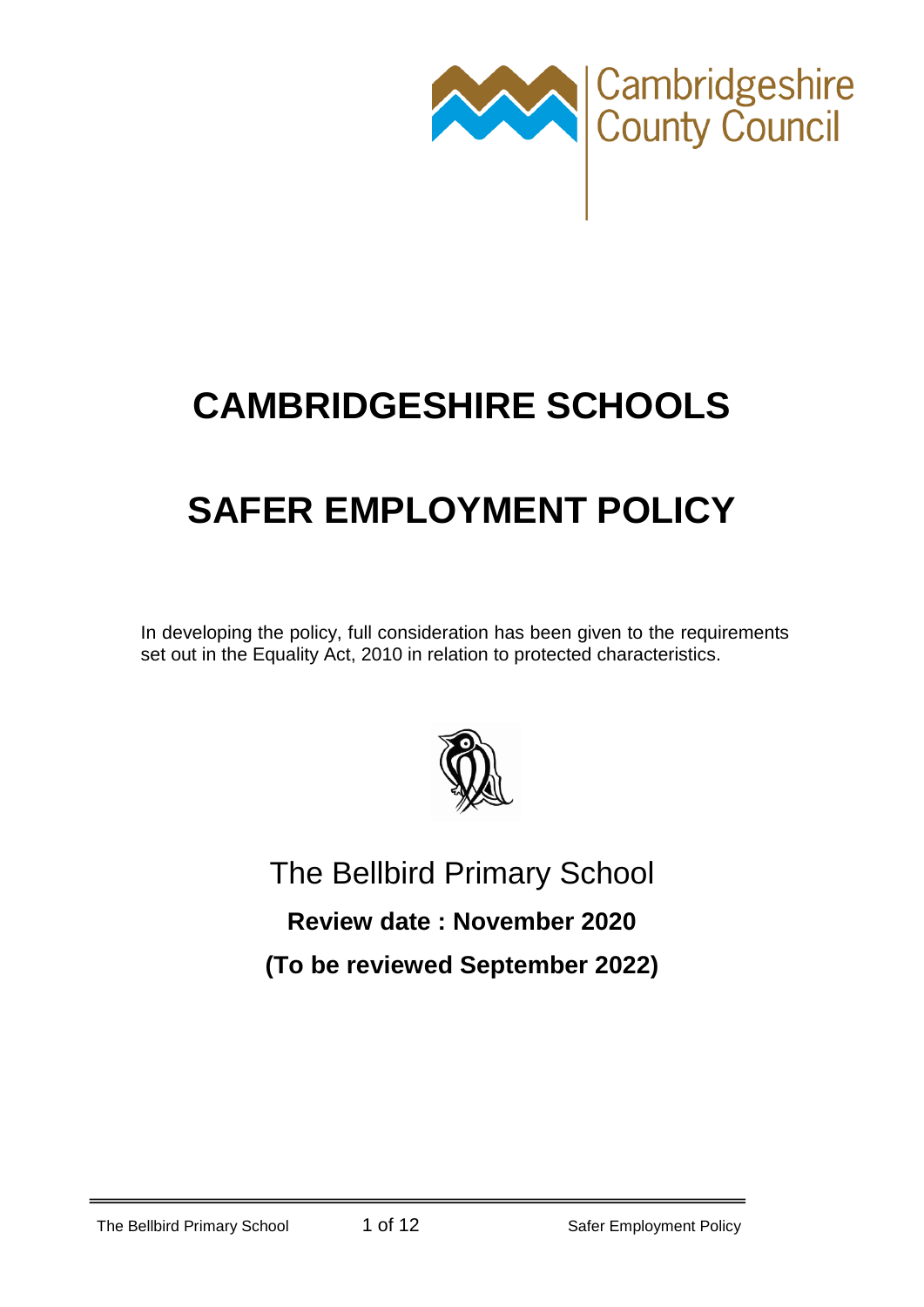## **1. Policy Statement**

Our school is committed to safeguarding and promoting the welfare of children and young people. We expect and require all members of the school community to share this commitment. We will ensure that our employment policies and practices support the development and maintenance of an environment where children and young people are safe and able to make the most of their opportunities to learn. Our policies and practices will support the recruitment, retention, deployment and development of competent, well-motivated employees who are suited to and fulfilled in the roles they undertake.

The first step towards safeguarding and promoting the welfare of children in our school is to ensure that we recruit and select employees, workers and volunteers in accordance with best safer recruitment practice. However, we recognise that this is only one aspect of securing a safe environment for children and young people. This policy is designed to bring together in one document the link to all the different strands of our practice that promotes safer employment. The policy is grounded in the good practice set out in 'Safeguarding children & safer recruitment in Education' 2011 (updated 2012), 'Keeping Children Safe in Education for schools and colleges' Sept 2020 and the Cambridgeshire & Peterborough Safeguarding Partnership Board.

## **2. Scope of the policy**

This policy applies to all employees, governors, volunteers, agency workers, supply staff and anyone else who undertakes work of any kind on our school premises.

## **3. Roles and responsibilities**

The Governing Body will:

- ensure that the school has effective policies and procedures in place for the recruitment of all staff and volunteers, in accordance with DfE guidance and legal requirements;
- delegate responsibility for recruitment and selection to the Headteacher but will support the Headteacher in discharging this role;
- be responsible for the appointment of a new Headteacher;
- ensure that the school has effective policies and procedures in place for promoting safer employment and child safeguarding;
- undertake appropriate training in relation to child safeguarding;
- monitor the school's compliance with safer employment and child safeguarding policies on an annual basis.

The Headteacher will ensure that the school operates safe recruitment practices and all appropriate checks are carried out on staff, volunteers and others;

- ensure that the school operates safer employment practices at all times and make sure that managers and staff fully understand the important part they play in achieving a safe environment for children and young people;
- monitor contractors' and employment agencies' compliance with this document;
- promote the welfare of children and young people at all times.

All other staff, volunteers, agency workers, supply staff, visitors and others will:

be expected and required to comply with the spirit and intention of this document.

All contractors and agencies supplying staff to work in the school will:

be expected and required to undertake safer recruitment pre-employment checks.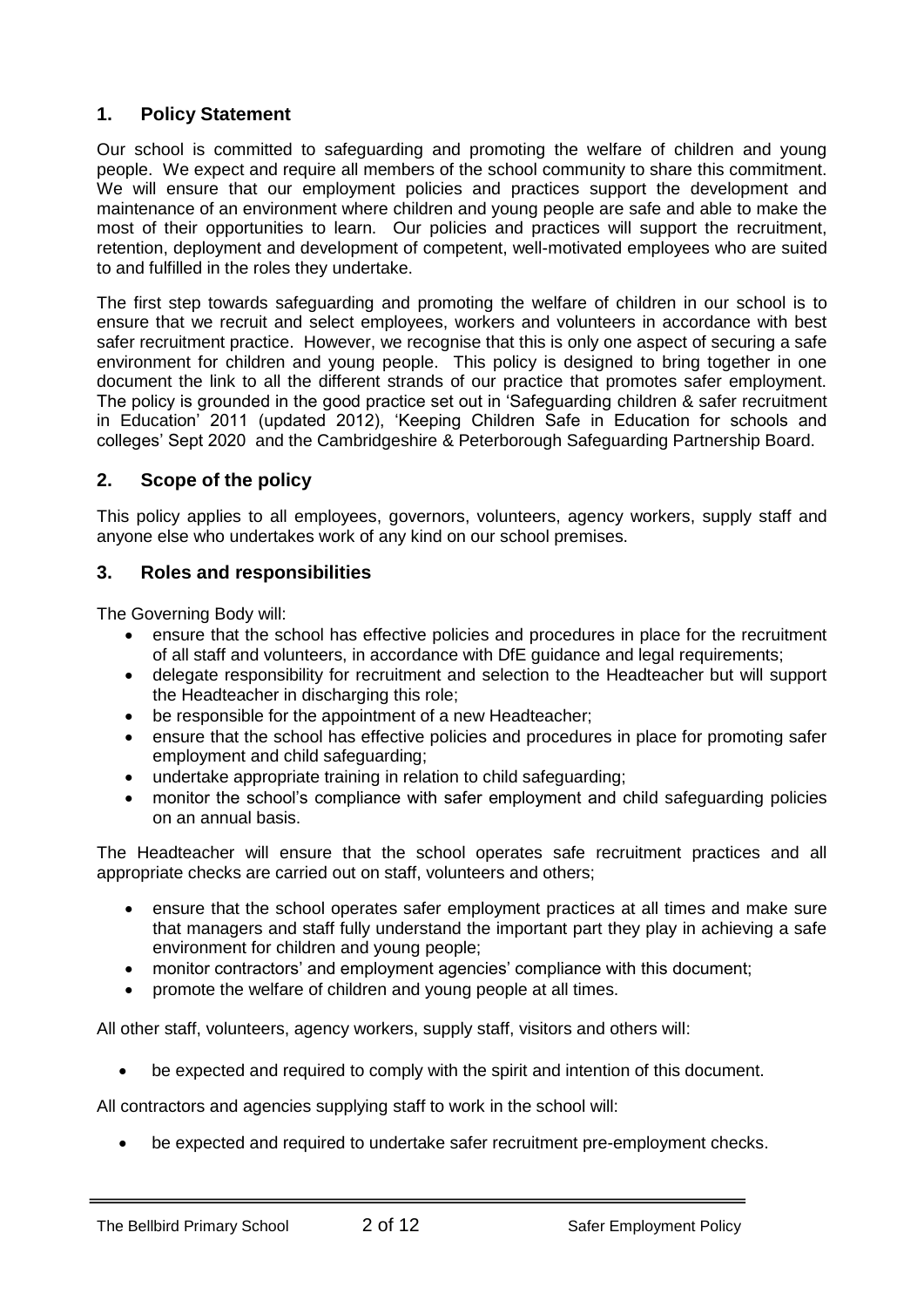The school's HR provider, EPM, will:

be responsible for processing DBS checks for the school.

## **4. Recruitment and Selection**

#### **4.1 General principles**

This policy provides a good practice framework to comply with the principles set out in our Equality Policy and in the Equality Act, 2010. We fully recognise the value of, and will seek to achieve, a diverse workforce which includes people from different backgrounds with varied skills and abilities. We are committed to ensuring that the employment of all members of our school community is fair, transparent, consistent, and efficient and promotes equality of opportunity.

All posts within the school are exempt from the Rehabilitation of Offenders Act, 1974 (updated 2014) so all applicants will be required to declare spent and/or unspent convictions, cautions and bind overs and to undertake an enhanced Disclosure and Barring Service (DBS) check. The school is committed to ensuring that people who have been convicted are treated fairly and given the opportunity to establish their suitability for positions. Having a criminal record will not necessarily be a bar to obtaining a position with our school.

We will:

- ensure that governors and staff who undertake recruitment receive regular safer recruitment training and successfully achieve safer recruitment accreditation;
- ensure that all job descriptions and person specifications specify the safeguarding responsibilities of the posts;
- ensure that all advertisements, applicant packs, school policies and our website reflect the fact that we take our responsibilities for child safeguarding very seriously;
- ensure that every appointment panel includes at least one member who has received safer recruitment training;
- implement robust recruitment procedures and checks for appointing staff and volunteers to ensure that all reasonable steps are taken to avoid appointing anyone who is:
	- o unsuitable to work with children; or
	- $\circ$  is disqualified from working with children; or
	- o does not have suitable skills and experience for their intended role;
- maintain a single central record of recruitment and vetting checks in line with DfE (and/or the County Council's) requirements;
- ensure that the terms of engagement for any contract with a contractor or agency requires them to adopt and implement the same standards as are described in this policy, which we will monitor;
- require staff who are convicted or cautioned for any offence during their employment with the school to notify the Headteacher in writing of the offence and the penalty without delay.

## **4.2 Preparation Stage**

## **4.2.1 Job descriptions and person specifications**

All job descriptions and person specifications will set out the role's safeguarding responsibilities and will be prepared using the school's standard templates. The precise range of responsibilities will differ but every post, whether paid or voluntary, will include responsibility for ensuring the safety and security of children and young people.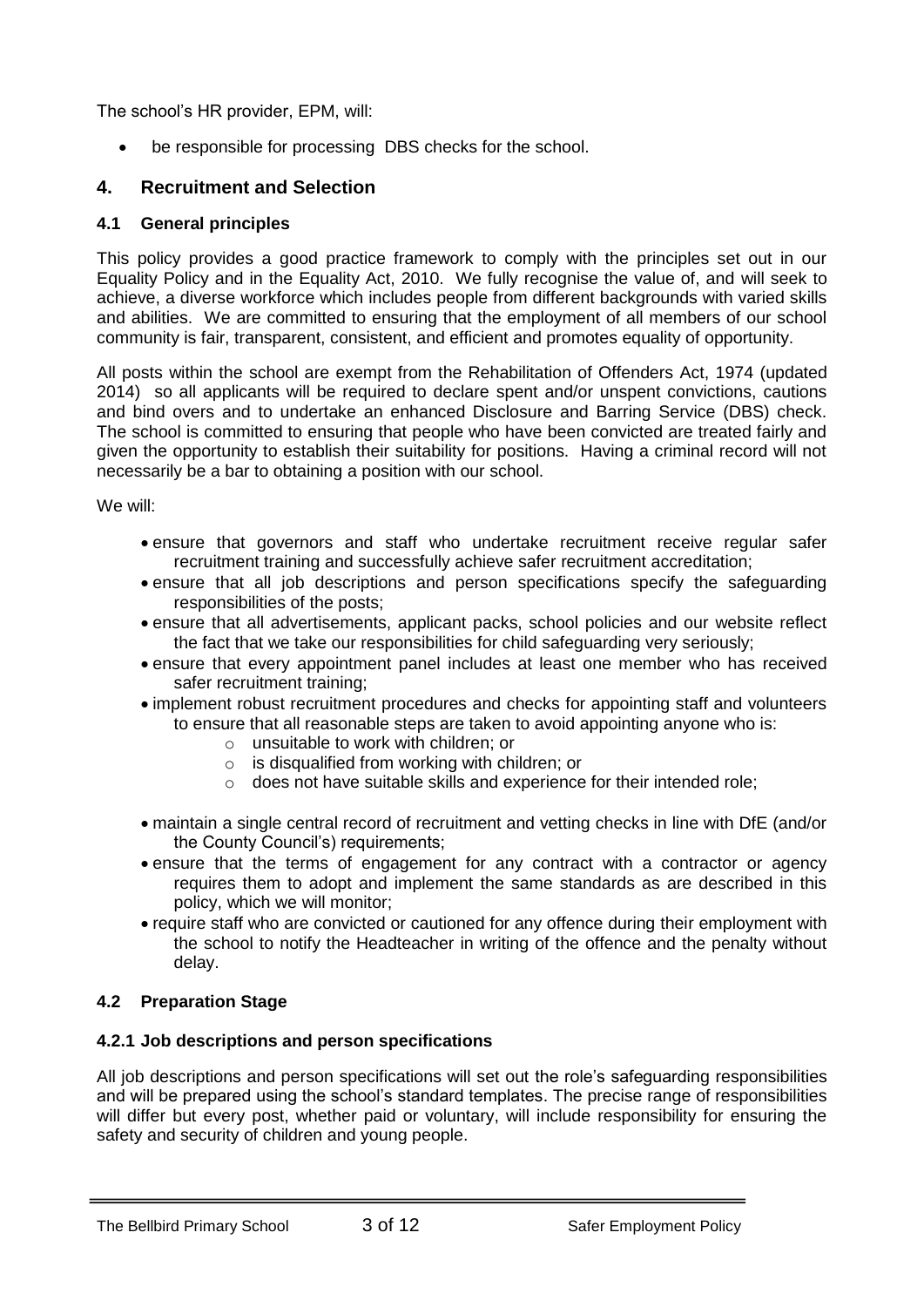## **4.2.2 Advertising and applicant packs**

The school will advertise all vacant posts to ensure equality of opportunity and encourage as wide a field of candidates as possible. This will normally mean placing an advertisement externally. However, where there is a reasonable expectation that there are sufficient, suitably qualified internal candidates, or where members of our staff are at risk of redundancy, we reserve the right to advertise the vacancy to the school community first before considering an external advertisement.

Wherever the advertisement is placed, it will include information on the school's commitment to safeguarding and promoting the welfare of children and the requirement for a DBS check. The applicant pack will include a statement of the school's commitment to child safeguarding.

## **4.2.3 Application forms**

The school will use a standard application form for every applicant, based on the templates supplied by the the school's personnel provider. CVs will not be accepted. We will expect and require candidates for all posts, paid or voluntary, to provide a full employment history and to account for any gaps or discrepancies either on the application or, subsequently, at interview.

Applicants should be aware that providing false information is an offence and could result in their application being rejected or in summary dismissal if the applicant has already been appointed. This may also result in the matter being referred to the police and/or a professional regulatory body e.g. the Disclosure and Barring Service.

## **4.2.4 Declaration of convictions**

The school will require the shortlisted applicants for all posts, paid or voluntary, to complete a form declaring all spent or unspent convictions, cautions, warnings or reprimands except those that are protected. This is on the basis that all roles in schools are covered by the Recruitment of Ex-Offenders Exemption Order. The declaration form will also include a question regarding any pending criminal prosecutions.

Some convictions or cautions (including warnings and reprimands) are deemed "protected" under the Rehabilitation of Offenders Act 1974 (Exceptions) Order 1975 as amended by the Rehabilitation of Offenders Act 1974 (Exceptions) order 1975 (Amendment) (England and Wales) Order 2013. This means that some spent convictions and cautions will become protected when specific conditions are met. Protected convictions and cautions will not be disclosed in a DBS check and the school cannot ask for information about protected convictions or cautions, or take these into account when considering an appointment.

The Headteacher (or his/her nominee) will discuss any relevant, positive declarations with the applicant, However, they must not ask about anything that is protected. The disclosure of convictions, cautions or pending prosecutions will not necessarily prevent the applicant being appointed but the information will be considered as part of the pre-employment risk assessment in the same way as DBS disclosures.

Guidance and criteria for the filtering of convictions and cautions can be found on the Disclosure and Barring Service website at: [www.gov.uk/government/disclosure-and-barring-service.](http://www.gov.uk/government/disclosure-and-barring-service)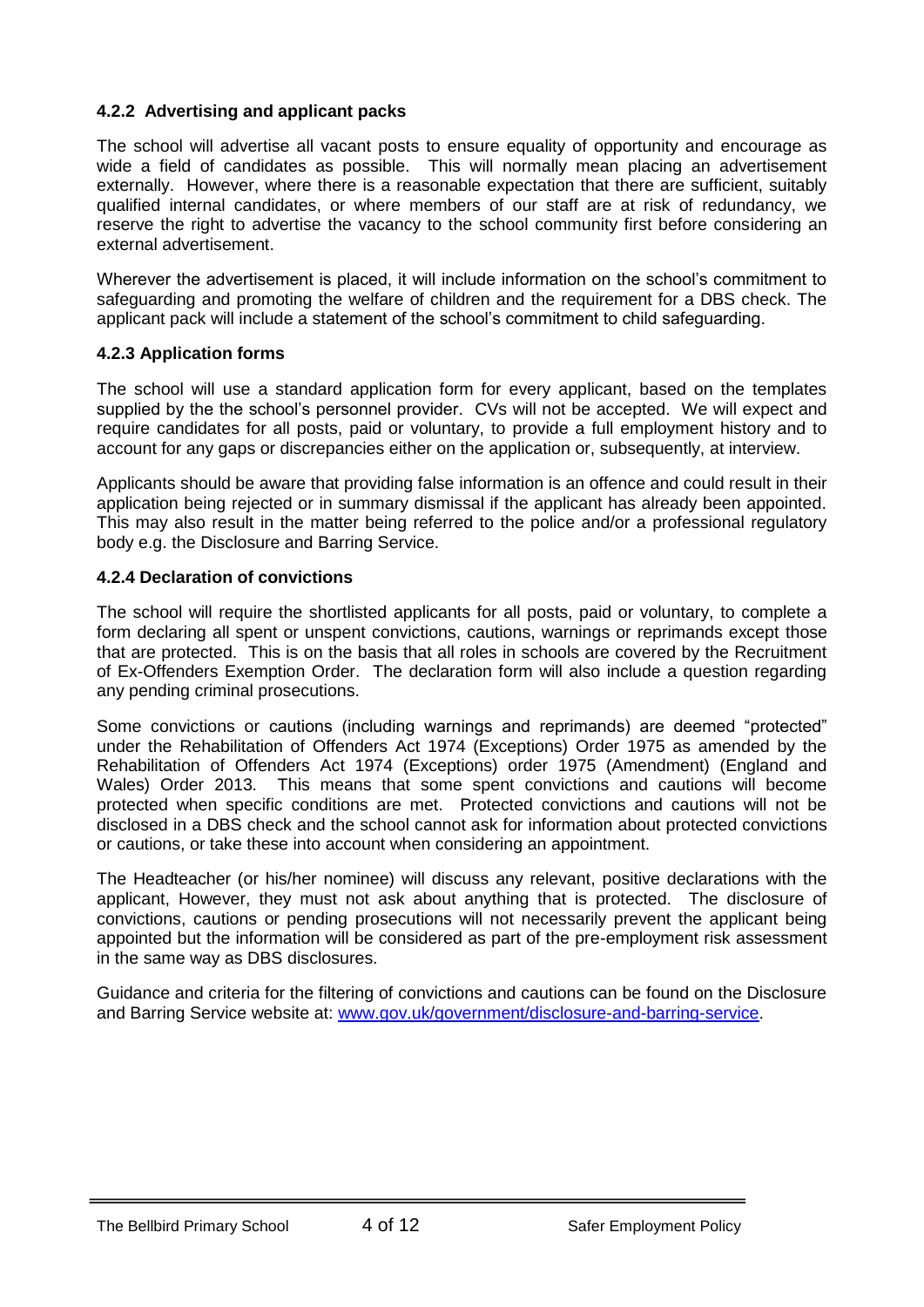## **4.3 Selection stage**

#### **4.3.1 Short listing**

Short listing will always be carried out by a minimum of two people, using an agreed short listing form, in the interests of transparency. The short listing criteria will be drawn from the person specification for the vacant post. The short listing panel will agree the candidates to be called for interview and the notes of their decision will be signed and retained on the appointment file.

#### **4.3.2 References**

References will be sent for in relation to all short listed candidates immediately after short listing. We will always expect to take a reference from the current employer. The only exception to this will be where the candidate has indicated that they do not wish their current employer to be contacted prior to appointment. Where this applies, a reference will be sought from the second referee prior to the interview and the reference from the current employer will be taken up immediately after the interview and before the offer of appointment is confirmed.

We will not accept employer testimonials or 'bearer references' i.e. those provided by the candidate and/or marked 'to whom it may concern'. References must be in writing and be specific to the job for which the candidate has applied. The school will not accept references from relatives or people writing solely in the capacity as a friend of the candidate for any post. The school will use the County Council's reference request form, or one provided by the school's personnel provider, provided it is in accordance with 'Safeguarding Children – Safer Recruitment in Education'.

Reference requests will specifically ask the referee to confirm:

- the referee's relationship with the candidate;
- details of the applicant's current post and salary;
- performance history and conduct;
- any disciplinary action involving the safety and welfare of children, including any in which the sanction has expired;
- details of any substantiated allegations or concerns relating to the safety and welfare of children;
- whether the referee has any reservations as to the candidate's suitability to work with children. If so, the school will ask for specific details of the concerns and the reasons why the referee believes the candidate may be unsuitable to work with children.

References will be compared to the application form to ensure that the information provided is consistent. Any discrepancies will be discussed with the candidate at interview.

Any information about previous disciplinary action or allegations will be considered based on the circumstances of the case. Where the issue was resolved satisfactorily some time ago, or the allegation was unfounded, unsubstantiated or did not require formal disciplinary sanction, it is unlikely to cause concern. More serious and/or more recent issues are more likely to be a cause for concern, as is a history of repeated, substantiated concerns or allegations. We reserve the absolute right not to make an appointment if there are significant concerns, as our first priority is the safeguarding of the children at our school.

#### **4.3.3 Selection process**

This will differ depending on the nature of the post but will always include a face to face professional interview with a minimum of two people (normally three). For some posts, including for members of the leadership group or teaching posts, the selection process will normally include some activity involving children e.g. meeting the school council, taking an assembly, etc.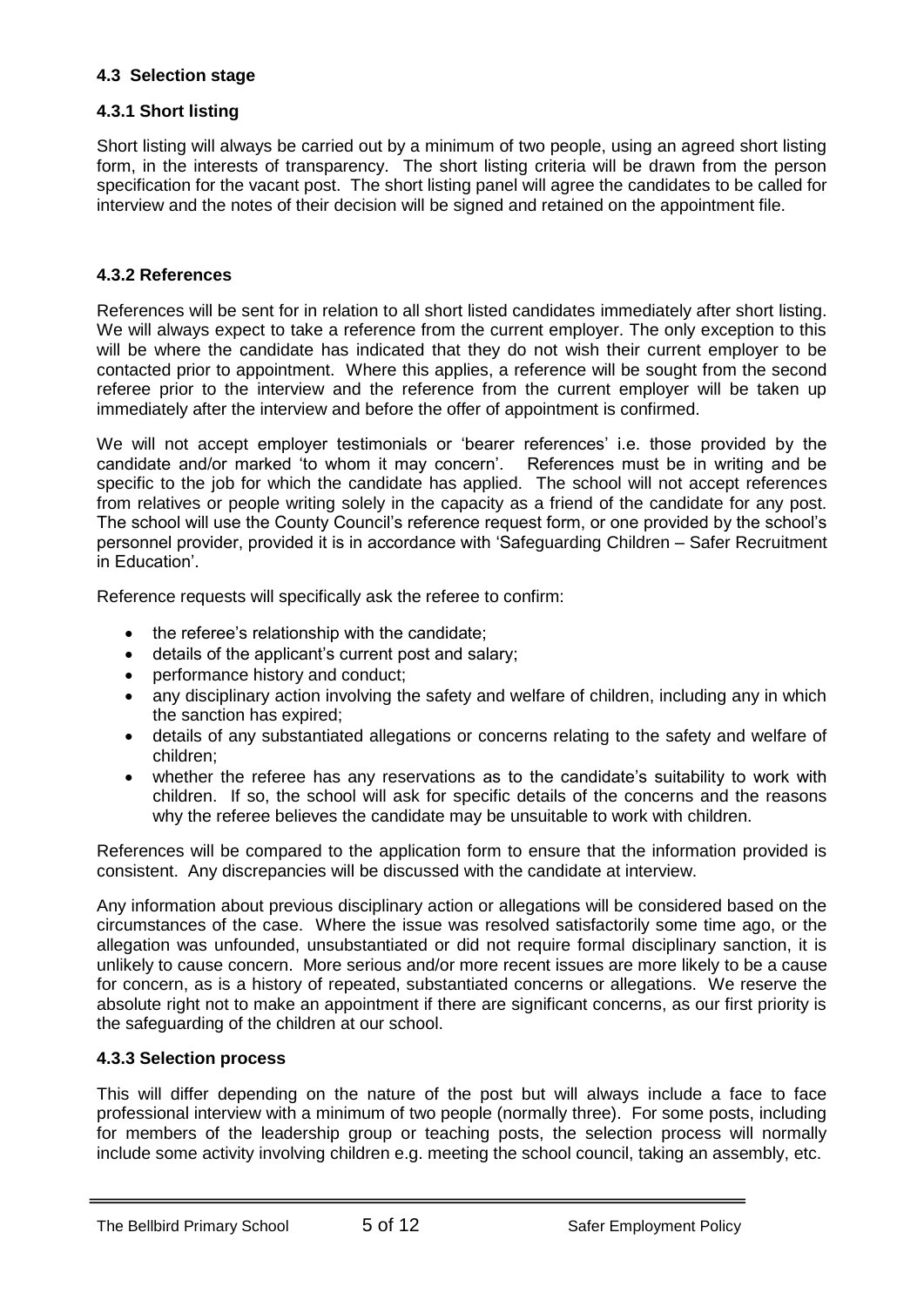The selection process for every post, paid or otherwise, will include an opportunity to discuss the candidate's understanding of child safeguarding issues. The interview will also include a discussion of any convictions, cautions or pending prosecutions the candidate has declared. If the candidate has not made any declaration, the interview panel will give them a further opportunity to share any information regarding their background that may influence the decision on their appointment.

The responses given by all the candidates to all the questions will be noted and retained after the interview. The interviewers will sign and date the copies of all interview notes, which will be retained for six months from the date of interview. The interview notes for the successful candidate will be retained on his/her personnel file for the duration of his/her employment at our school.

## **4.3.4 Decision**

After all the candidates have been interviewed, the selection panel will consider all the information available to them and will assess each candidate against the criteria for the post. This should identify which candidate should be appointed. The selection panel will make notes of the reason for its decision and will sign and date the notes, which will be retained for six months after the date of the interview. The notes relating to the successful candidate will be retained indefinitely as indicated above.

## **4.4 Pre-employment checks**

The following pre-employment checks will be undertaken before any new employee begins work at our school:

- references we will take up at least two references, one of which will be from the former or most recent employer. Ideally, we will aim to have references that cover the last five years of the candidate's career;
- proof of identify we will obtain verification of the candidate's identity in order to comply with the requirements of the Immigration, Asylum and Nationality Act, 2006;
- verification of qualifications relevant to the post;
- verification of medical fitness the successful candidate may be asked to complete a confidential medical questionnaire which will be sent in a sealed envelope to the County Council's Occupational Health Service for assessment;
- verification of any appropriate professional registration;
- verification of successful completion of the induction period (for those who obtained QTS after  $7<sup>th</sup>$  May, 1999);
- and we will obtain a satisfactory DBS certificate.

The successful candidate will be informed that we will not confirm their appointment until all of the above checks have been completed satisfactorily.

## **4.4.1 Administration**

Proof of identity and other documentation will be verified by an appropriately trained member of staff, as designated by the Headteacher. Candidates will be expected to produce original certificates, e.g. birth certificates, qualification certificates and other documentation. We will not retain the original documents but will take photocopies to be retained on the successful candidate's personnel file. We will sign and date the copies and will annotate them with the wording 'original document seen on (date) by (name)'.

If the original documents cannot be produced, we will require a properly certified copy. Where candidates have obtained their professional qualifications outside the UK, a certified comparability check will be required from NARIC. Our school personnel provider will obtain the check on our behalf.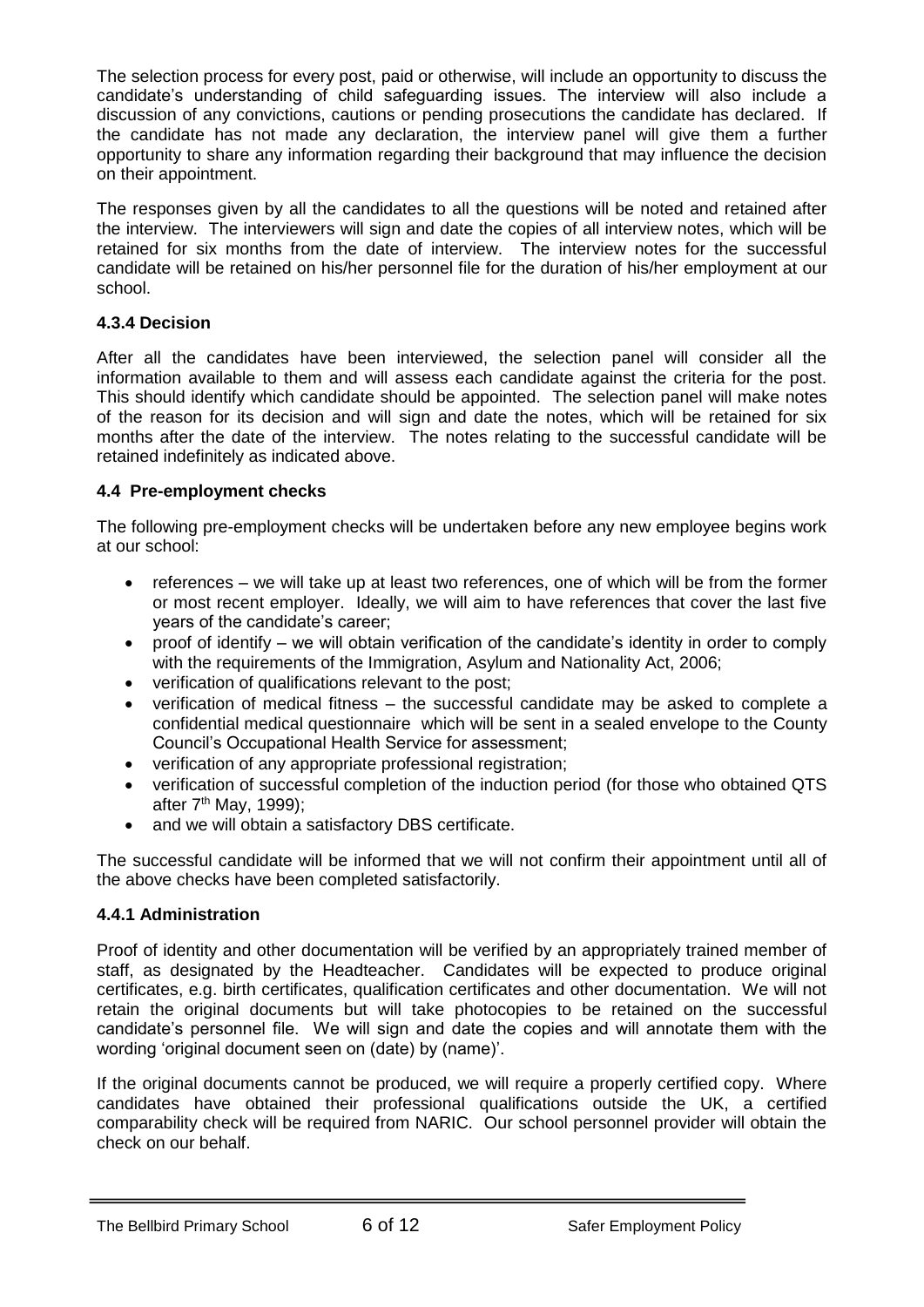## **4.4.2 Employment offer**

Where possible, we will negotiate a provisional start date with the preferred candidate, however all the pre-employment checks set out above must be completed **before** the appointment is confirmed and the employee begins work. The only exception to this is the DBS certificate, where the risk assessment described in 4.4.3 may apply. Once all pre-employment checks have been satisfactorily completed, the offer of employment will be made and the contract of employment will be issued. In all circumstances, the new employee will receive the contract no later than 8 weeks of the employment commencing, although we will aim to ensure that the documentation is supplied before they take up their new post.

#### **4.4.3 Commencement of employment prior to receipt of DBS certification**

In exceptional circumstances, provided no criminal record has been disclosed, the school may undertake a risk assessment to determine whether the successful candidate may commence employment prior to receiving the DBS certificate. A full risk assessment will be undertaken by the Headteacher and Chair of Governors, who will document their decision using the County Council's standard risk assessment template.

#### **4.4.4 Record retention/data protection**

The school will retain all interview notes on all candidates for a 6-month period, after which the notes for all but the successful candidate will be shredded. The 6-month period will allow the school to deal with any data access requests, recruitment complaints or complaints of discrimination raised in the Employment Tribunals.

Under the Data Protection Act, 1998, applicants have the right to request access to notes written about them during the recruitment process. Applicants who wish to access their interview notes must make a subject access request in writing to the Headteacher within 6-months of the interview date.

#### **4.4.5 Personnel file**

The school will retain the following recruitment and selection information for the successful candidate for the duration of his/her employment with the school:

- $\bullet$  application form  $-$  signed by the applicant
- interview notes including questions, answers and explanation of any gaps in the employment history
- references minimum of 2
- disclosure of convictions form
- proof of identity copies of certificate/passport/driver's licence, etc. We will not retain copies of utility bills, bank statements, etc. on file
- proof of right to work in the UK
- proof of academic qualifications
- Certificate of Good Conduct (where applicable)
- evidence of medical clearance from the Occupational Health service (where applicable)
- evidence of the DBS clearance (e.g. notification form from the school personnel provider or the DBS certificate number but not the actual certificate).

Personnel files will be kept securely and will only be accessed by the Headteacher and his/her nominee.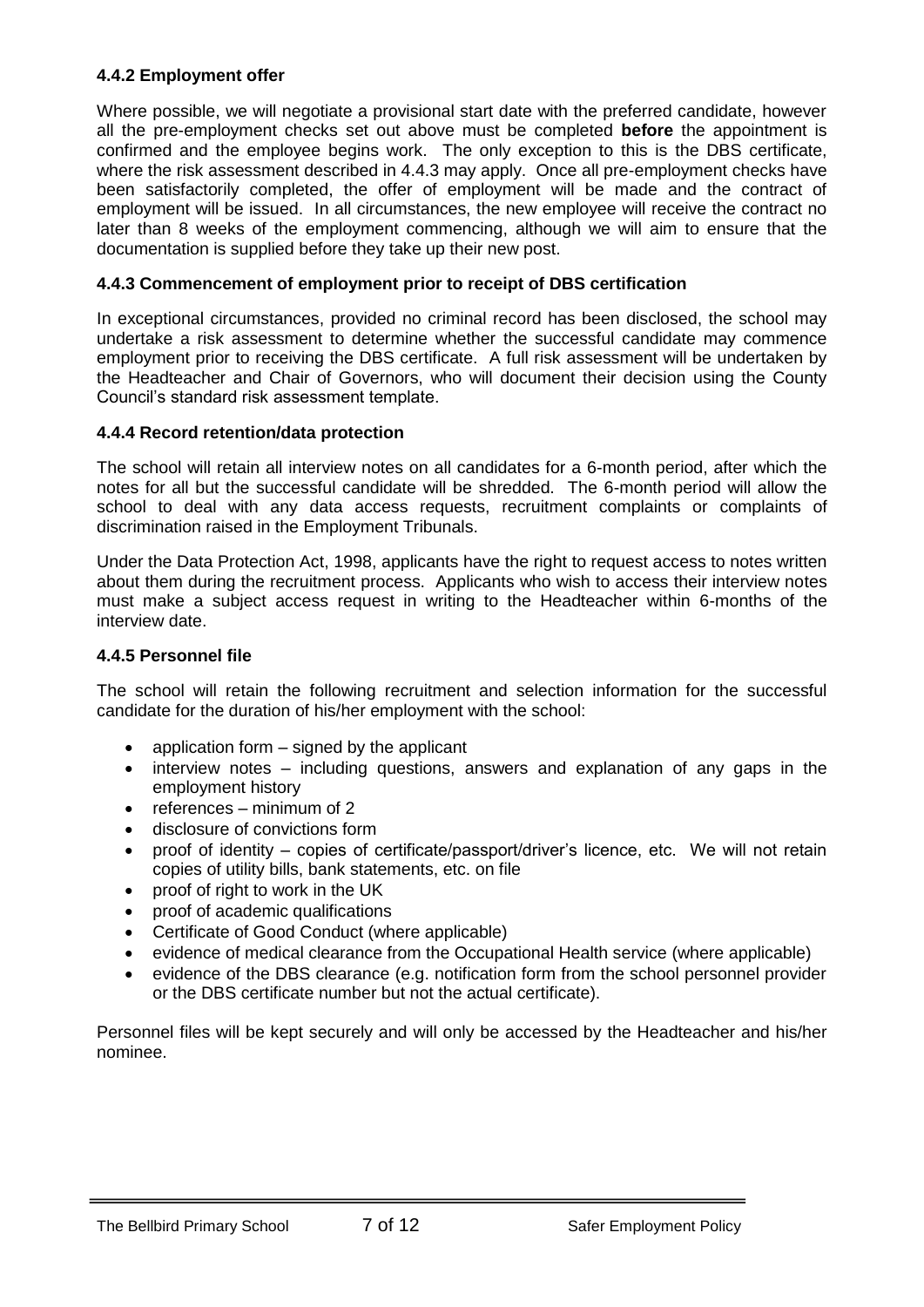## **5. Single Central Record**

In line with DfE requirements, the school will maintain a single central record of recruitment and vetting checks. The record will include details of all employees including casual staff, agency workers (whether paid directly or through an agency), volunteers, governors who also work as volunteers and those who provide additional teaching or instruction for pupils but are not directly employed e.g. sports coaches, artists, language tutors, etc.

The central record will indicate whether/when the following were completed and by whom:

- identity checks
- qualification checks
- checks on right to work in the UK
- List 99, Barred lists and Prohibition Order checks
- DBS disclosure
- Overseas records e.g. Certificates of Good Conduct, where appropriate.

In order to record agency workers or supply staff, the school will request written confirmation from the agency that it has carried out the checks described above satisfactorily. However, we will check that the person arriving is genuinely the person the agency has referred to us by asking him/her for photographic proof of identity.

The Headteacher will undertake an annual review of the single central record to ensure that it remains accurate and will confirm the outcome to the Governing Body.

## **6. Induction**

Every new member of staff, paid or voluntary, will be entitled to an induction to the school by the Deputy Headteacher. The details of the induction programme will vary depending on the individual's role in the school but all new starters will receive guidance on child safeguarding from a Designated Child Protection Officer: Katie Kendall, Rebecca Pentney or Catharine Dix on their first day at our school. The guidance will include information on how to raise a concern if the new employee identifies poor practice during the course of his/her employment.

Every induction programme will include a checklist, which the new employee or volunteer will sign and date as soon as they have completed each activity. A copy of the induction checklist will be placed on their personnel file for future reference.

## **7. Probationary periods**

Support staff and volunteers will be subject to a six month probationary period during which their performance and behaviour will be monitored. In exceptional cases, the probationary period may be extended for up to a further six months if necessary.

School staff and volunteers will be given a copy of current Safeguarding Guidance, which will be discussed with them to ensure their understanding. They will be asked to sign a declaration confirming that they have read and understood the document and will follow the guidelines required to maintain professional boundaries at all times.

## **8. Training and development**

All members of school staff and volunteers will receive Basic Child Protection Training at threeyearly intervals, organised by the Designated Safeguarding Leaders (DSL) The DSL will receive refresher training every two years, provided by the County Council's Education Safeguarding team.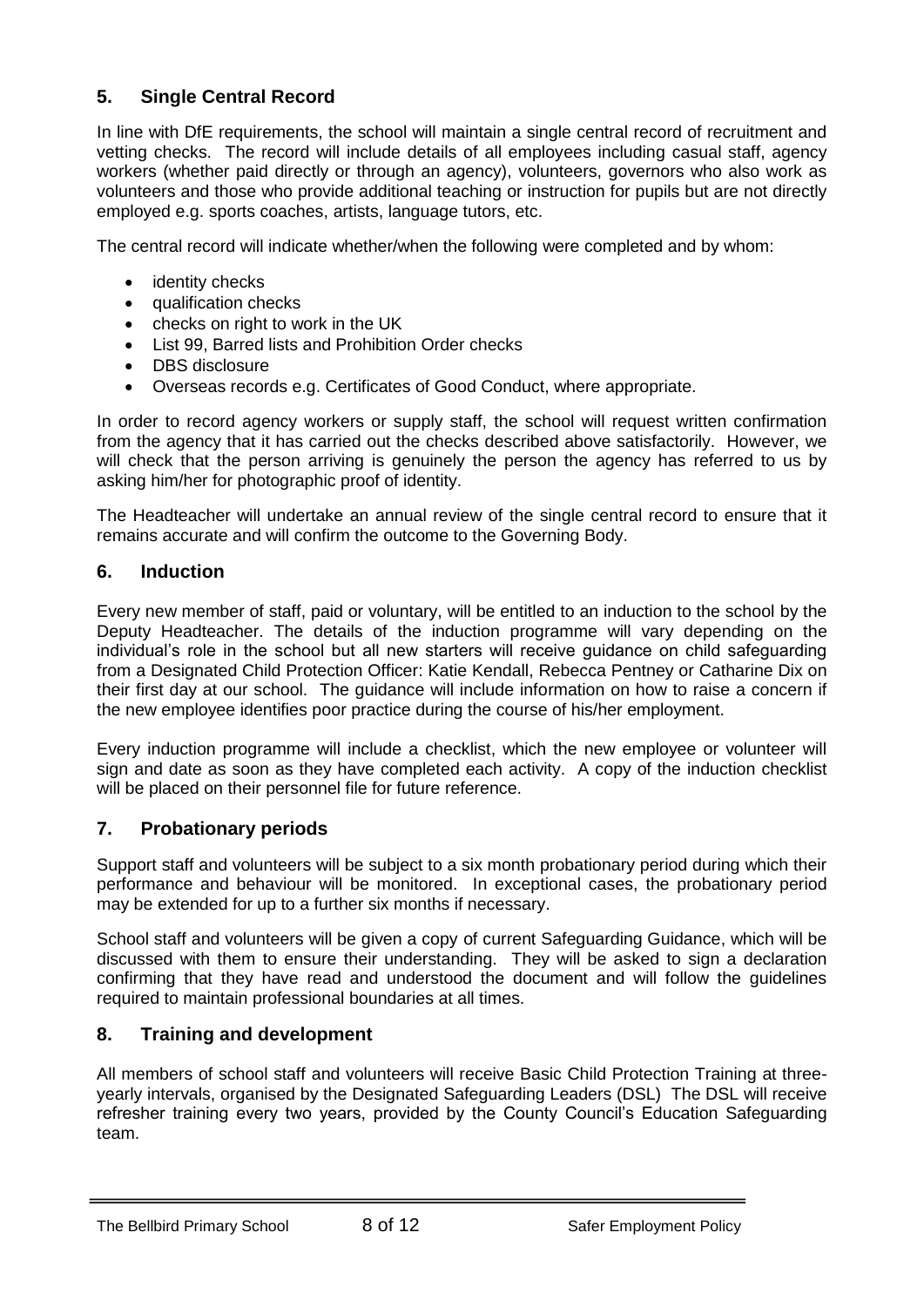The DSL is responsible for ensuring that all staff are aware of the relevant policies and procedures for child safeguarding and are able to identify when a child may be suffering or at risk of suffering harm or neglect. The DSL will ensure that all staff and volunteers understand the principles of 'Safer Working Practice' (see above) and recognise that the school has a protective ethos in which the needs of the children are paramount.

All staff and governors who are involved in recruitment and selection will be provided with suitable training to ensure that they can discharge their role effectively. In addition, the following people will be expected to undertake safer recruitment training:

- The Headteachers
- The Deputy Headteacher
- Designated Safeguarding Leads
- The School Administrator/ Office Manager
- Link Safeguarding member of the Governing Body

## **9. Whistle blowing**

Our school adopts a culture of vigilance where concerns about inappropriate practice are listened to and taken seriously. We have adopted the County Council's model whistle blowing policy , copies of which will be distributed to all staff and volunteers and will be available on our school website.

The County Council's whistle blowing poster will also be displayed in the school staff room/ staff toilets.

## **10. Code of conduct**

The school's Code of Conduct, which includes the DfE 'Guidance on Safer Working Practice for Adults who work with Children and Young People in Education Settings' 2019 and addendum April 2020 (covid-19) sets out the standards of behaviour we require from all of our employees. The Code of Conduct sets out the basic rules and principle that govern the way we work.

The Code of Conduct will be provided to all new employees as part of their induction. Copies will also be made available on the school file server and on the staff room/ PPA room notice board(s). The following members of the school community are also expected to abide by the principles contained in the Code of Conduct:

- Volunteers
- Governors
- Agency workers
- Supply staff
- Consultants.

The school undertakes to apply the Code of Conduct fairly and consistently. We expect the Headteacher and other school leaders to apply the Code of Conduct robustly to ensure that the integrity of members of our school community is beyond reproach. Where necessary, we will enforce the Code of Conduct through our disciplinary rules and disciplinary procedure. We believe that breaking some of the rules is so serious that we may consider summary dismissal for a first offence of gross misconduct.

## **11. Contact with children outside work**

Whilst we wish members of the school community to work together in a positive manner, we do not encourage employees or volunteers to make contact with children and young people outside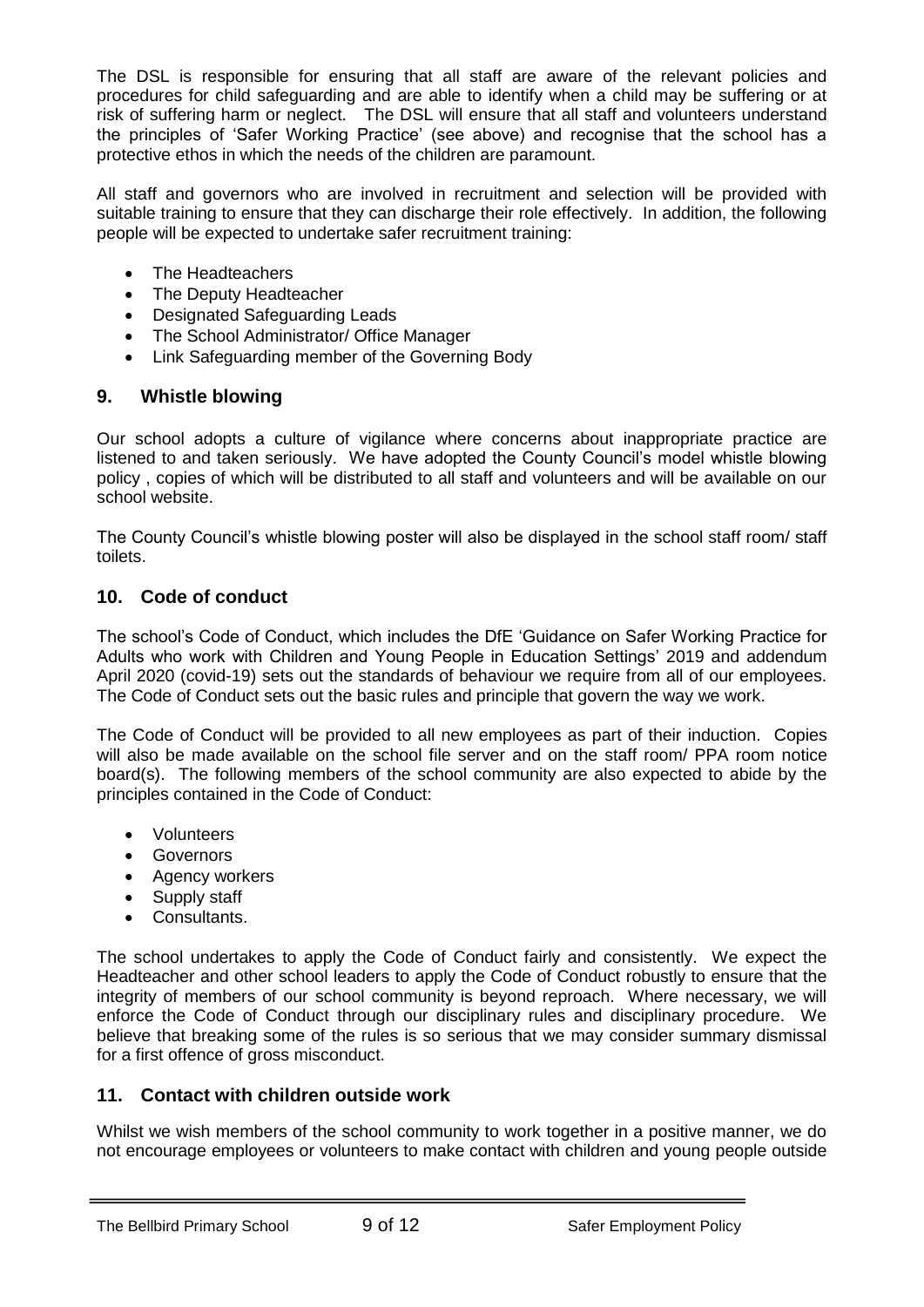work. Our employees are strongly advised to follow the good practice advice contained in the 'Guidance on Safer Working Practice for Adults who work with Children and Young People'. This is for the safety of the children, which is paramount and in the best interests of the members of staff or volunteers.

## **12. Acceptable use of ICT/social networking**

In line with the guidance in section 11 above, employees are actively discouraged from allowing children and young people to contact them via their personal e-mails or through social networking sites such as Facebook. Employees should make sure they are following the advice issued by all of the trade unions on this issue, which is also covered in 'Guidance on Safer Working Practice for Adults who work with Children and Young People in Education Settings'. This is for the safety of the children and for the adult concerned.

## **13. Dress code**

All staff and volunteers should dress appropriately for a setting in which impressionable children and young people will be present. If in doubt, advice on this issue can be obtained from the Headteacher and some trade unions also produce guidance on suitable dress codes. Further information can also be found in the 'Guidance on Safer Working Practice for Adults who work with Children and Young People in Education Settings'.

## **14. Administering first aid**

In our school, trained staff members administer first aid and have been briefed on any child safeguarding issues they must consider. A list of First Aiders can be found in the Staff rooms and First Aid room. First aid will be administered in line with the Intimate Care Policy.

## **15. Self disclosure**

During their employment with the school, all employees and volunteers are required to disclose any changes of circumstances to the Headteacher. This includes details of any criminal investigations, convictions or warnings to which they may be subject, or any relevant information that a reasonable employer might consider would impact on their employment.

Employees should always discuss with their line manager any difficulties or problems that may impact on their suitability to work with children and young people, so that appropriate support can be provided or action taken. Failure to notify the Headteacher of any conduct that may or will result in the employee or volunteer being placed on one of the government's or Disclosure and Barring Service's barred lists will be treated as gross misconduct and may result in summary dismissal.

## **16. Educational visits/activities**

The school will seek advice from the County Council's Outdoor Education Adviser in relation to educational visits and off site activities. All employees involved in educational visits will be able to obtain advice on specific child safeguarding issues from the Designated Safeguarding LeadO, or via the Evolve website, or from the Education Child Protection Service.

## **17. Handling allegations**

The DSLs will also ensure that staff and volunteers understand they must challenge apparent misconduct directly, or refer the matter to the DSL and/or the Headteacher as soon as possible. The school will refer any allegation against a member of staff or volunteer to the County Council's named senior officer, who will liaise with the Local Authority Designated Officer (LADO) as necessary. The referral will be made within 24 hours of the allegation being received.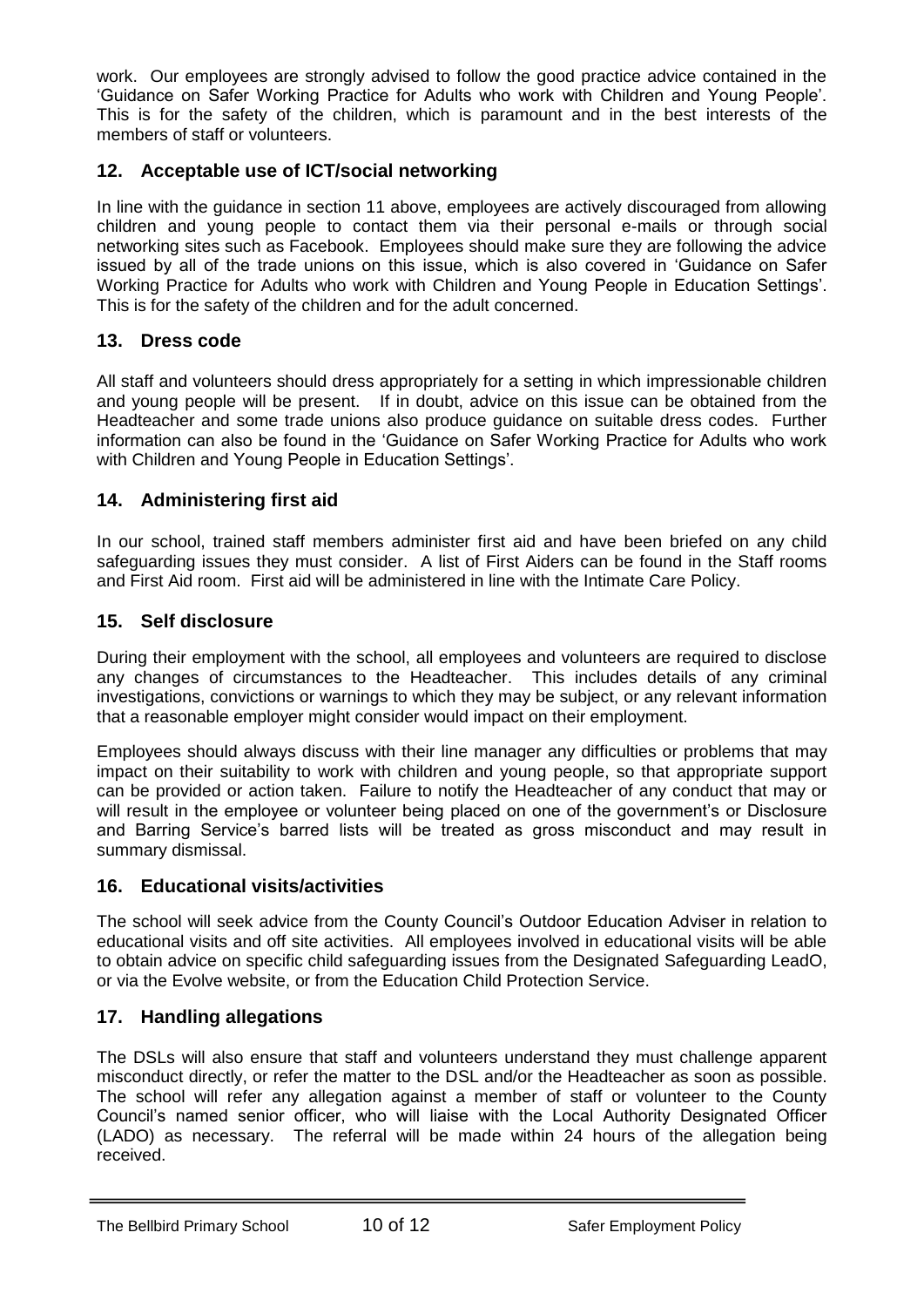The school will cooperate with any investigation that may follow, in accordance with the DfE and the Cambridgeshire Local Safeguarding Children Board's allegations procedures. The procedures will apply even if the employee or volunteer ceases to work at the school.

If there have been concerns about a member of the school community's suitability to remain the children's workforce, we will not enter into any settlement agreement and will make a referral to the Disclosure and Barring Service as appropriate.

## **18. Design of school buildings**

The design and layout of school buildings can contribute to developing a safer environment and safer culture for children and young people. The Headteacher and governors will review the layout of the school to ensure that there are no areas where children may be placed at risk e.g. isolated classrooms without windows, etc. Where areas of the school site are identified as a concern, action will be taken without delay to minimise or eliminate any risk for children and young people. Advice will be sought as necessary from the County Council's Infrastructure Service, the Health and Safety team and/or the Education Child Protection Service.

## **19. Monitoring safer employment practice**

The Headteacher is responsible for monitoring the school's adherence to safer recruitment and safer employment practice. The Headteacher will report to the full Governing Body annually on safer employment practice in the school.

The Governing Body will appoint one governor to act as the safer employment champion, who will support the Headteacher in ensuring that that school operates fair practices that ensure a safe environment for children and young people.

The school will also participate actively in the County Council's annual safer employment audit if asked to do so. The results of the audit will be shared with the full Governing Body and immediate action will be taken to improve our practices if the report indicates any areas of concern.

## **20. Annual safeguarding report**

The Headteacher and Chair of Governors will complete an annual child protection monitoring report, which will be presented to the full Governing Body for endorsement and action. A copy of the report will be returned to the County Council's Education Child Protection Service.

This policy was ratified by the Governing Body on...............................

Signed....................l................................Chair of Resources and Partnerships Committee

Date of next review: ...............*)*